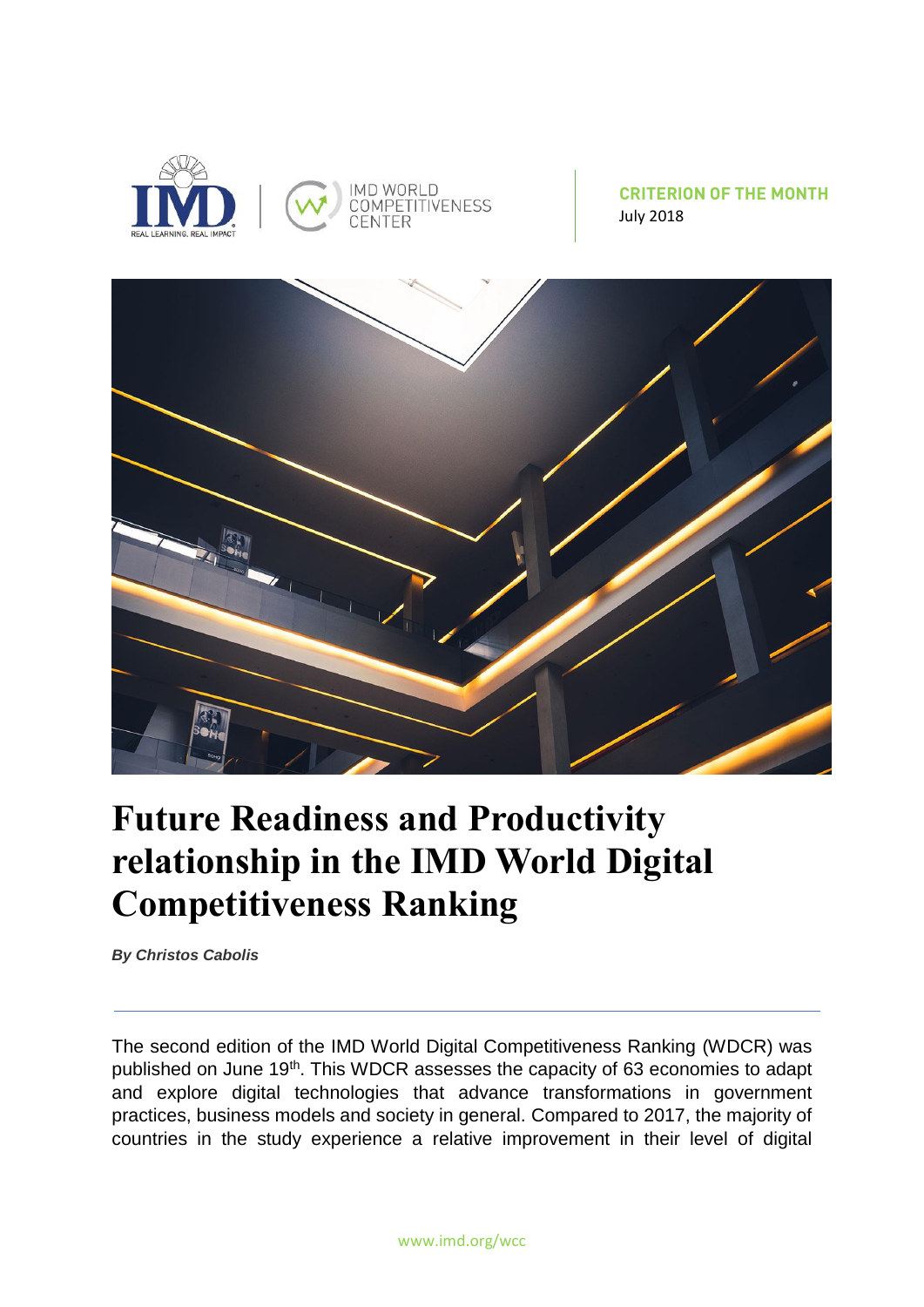competitiveness while 40% of the sample shows a decline and only eight economies remain in the same position.

The WDCR is calculated by a country's performance in three factors: knowledge, technology and future-readiness. The latter captures an economy's level of preparedness to address effectively the digital transformation.

Research that has taken place elsewhere at IMD stresses the importance of future readiness and its components for countries and firms alike. For instance, the IMD Digital Business Transformation suggests that one of the most important component of a business' success is the level of agility that it exhibits.

In this edition of the Criterion of the Month we will explore what is the correlation between the Future Readiness factor and indicators of productivity.

Table 1 presents the relationship between the overall productivity per person employed by an economy on the vertical axis and the future readiness factor ranking on the horizontal. Note that the lower the number in the horizontal axis, the higher the ranking with respect to future readiness is. Thus, the strong negative correlation equal to -0.72 suggests that countries that exhibit high levels of preparedness and awareness for future digital transformation are also countries that are characterized by high levels of overall productivity.



## **Table 1. Overall productivity and Future readiness**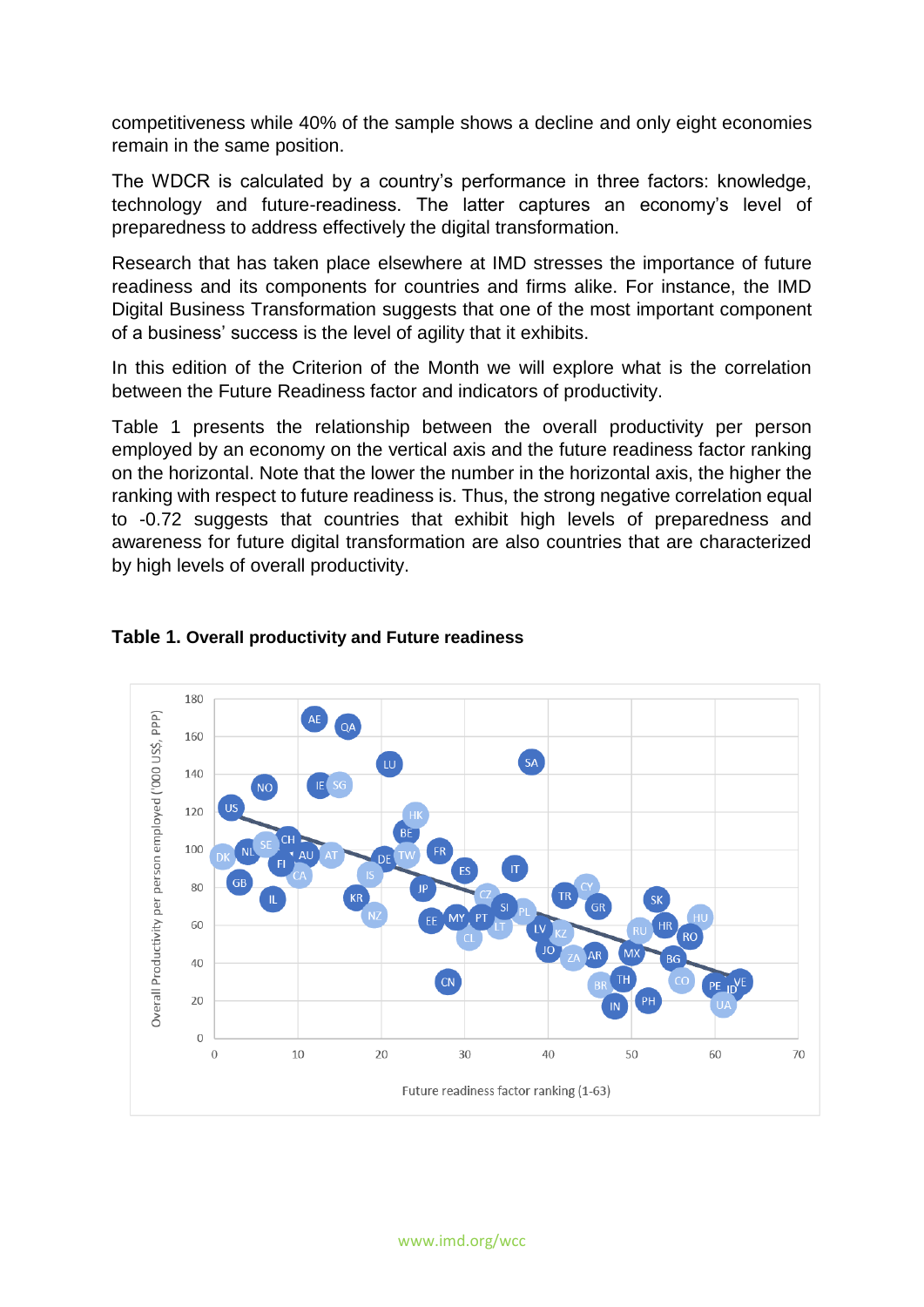Interestingly, a similar strong relationship is demonstrated when we study the responses of mid- and upper-level managers as to how efficient the Small and Medium Enterprises are in their economy. Table 2 captures this relationship exhibiting a correlation coefficient equal to -0.80.



## **Table 2. SMEs efficiency and Future readiness**

The high correlation implies that highly ranked economies, by recognizing and confronting the implied disruptions of digital technologies, are also the ones that are characterized by efficient SMEs in the eyes of the executives of a country.

Finally, it is worth examining the above relationship at the employee level. Table 3 provides the association between the labor productivity per person employed per hour and the adaptive attitudes sub-factor. The latter identifies the ability of individuals in an economy to accommodate new technologies.